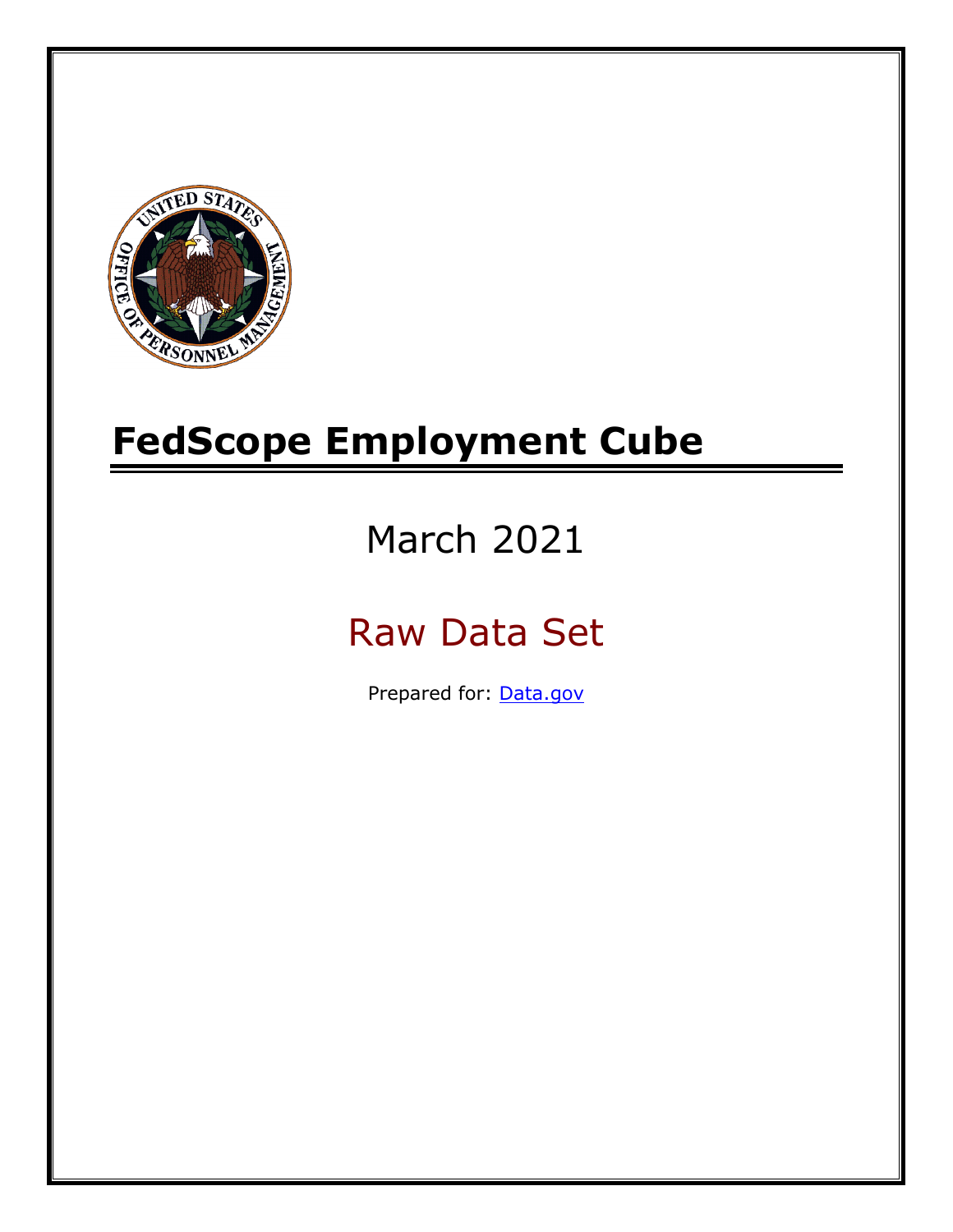FedScope Employment Cube (March 2021)

**Raw Data Set** [\(https://www.opm.gov/data/\)](https://www.opm.gov/data/)



# **Table of Contents**

| $\mathbf{1}$   | <b>OVERVIEW</b>                                | 3                                          |
|----------------|------------------------------------------------|--------------------------------------------|
| 1.1            | <b>Purpose</b>                                 |                                            |
| 1.2            | <b>Scope</b>                                   |                                            |
| $\overline{2}$ | <b>RAW DATA SET FILE</b>                       | $\begin{array}{c} 3 \\ 3 \\ 3 \end{array}$ |
|                | 2.1 FACTDATA                                   |                                            |
| 3              | <b>DIMENSION TRANSLATIONS FILES</b>            | $\frac{5}{5}$                              |
| 3.1            | <b>Agency</b>                                  |                                            |
| 3.2            | Location                                       | 6                                          |
| 3.3            | Age                                            | $\frac{6}{7}$                              |
| 3.4            | <b>Education Level</b>                         |                                            |
| 3.5            | <b>General Schedule &amp; Equivalent Grade</b> | 8                                          |
| 3.6            | <b>Length of Service</b>                       | 8                                          |
| 3.7            | Occupation                                     | 9                                          |
| 3.8            | <b>Occupation Category</b>                     | 9                                          |
| 3.9            | Pay Plan & Grade                               | 10                                         |
|                | 3.10 Salary Level                              | 10                                         |
|                | 3.11 STEM Occupations                          | 11                                         |
|                | 3.12 Supervisory Status                        | 11                                         |
|                | 3.13 Type of Appointment                       | 12                                         |
|                | 3.14 Work Schedule                             | 12                                         |
|                | 3.15 Work Status                               | 13                                         |
|                | 3.16 Date                                      | 13                                         |
|                | 3.17 Employment                                | 14                                         |
|                | 3.18 Average Salary                            | 14                                         |
|                | 3.19 Average Length of Service                 | 14                                         |
| 4 <sup>1</sup> | <b>DATA DEFINITIONS</b>                        | 15                                         |
| 4.1            | <b>Agency</b>                                  | 15                                         |
| 4.2            | Location                                       | 15                                         |
| 4.3            | Age                                            | 15                                         |
| 4.4            | <b>Education Level</b>                         | 15                                         |
| 4.5            | <b>General Schedule &amp; Equivalent Grade</b> | 15                                         |
| 4.6            | <b>Length of Service</b>                       | 15                                         |
| 4.7            | <b>Occupation</b>                              | 15                                         |
| 4.8            | <b>Occupation Category</b>                     | 15                                         |
| 4.9            | Pay Plan & Grade                               | 16                                         |
| 4.10           | <b>Salary Level</b>                            | 16                                         |
| 4.11           | <b>STEM Occupations</b>                        | 16                                         |
| 4.12           | <b>Supervisory Status</b>                      | 16                                         |
| 4.13           | <b>Type of Appointment</b>                     | 16                                         |
| 4.14           | <b>Work Schedule</b>                           | 16                                         |
|                |                                                |                                            |

**Source**: FedScope [\(https://www.fedscope.opm.gov/\)](https://www.fedscope.opm.gov/) 1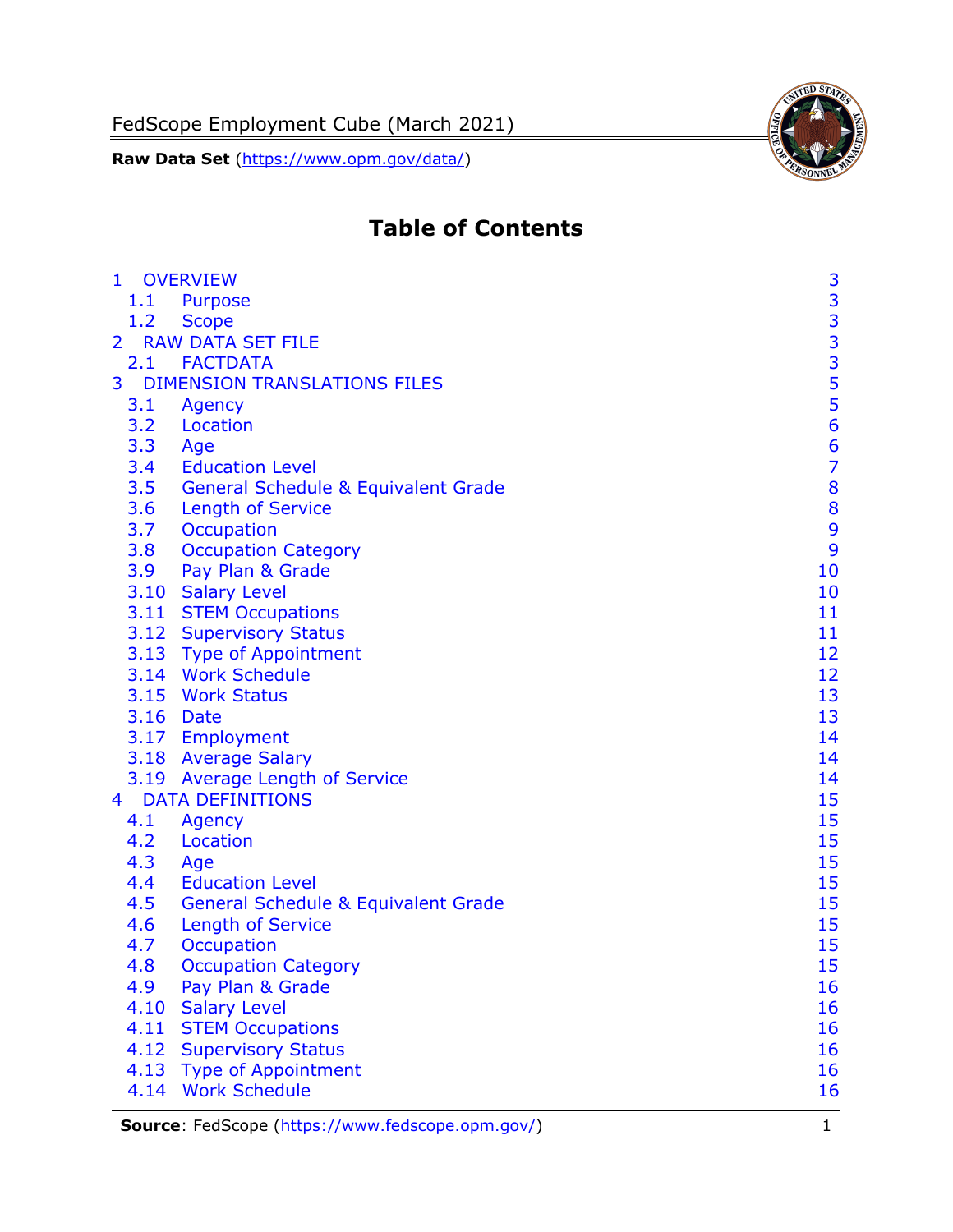FedScope Employment Cube (March 2021)

**Raw Data Set** [\(https://www.opm.gov/data/\)](https://www.opm.gov/data/)

|     | 4.15 Work Status                                    | 16 |
|-----|-----------------------------------------------------|----|
|     | 4.16 Date                                           | 16 |
|     | 4.17 Employment                                     | 17 |
|     | 4.18 Average Salary                                 | 17 |
|     | 4.19 Average Length of Service                      | 17 |
|     | 5 APPENDIX                                          | 18 |
| 5.1 | SAS Program to Read Raw Data Sets for Data Analysis | 18 |
| 5.2 | <b>FedScope General Public Web Site</b>             | 18 |

# **Listing of Tables**

| Table 2.1: FACTDATA.TXT Record Layout   | 4  |
|-----------------------------------------|----|
| Table 3.1: DTagy.txt Record Layout      | 5  |
| Table 3.2: DTloc.txt Record Layout      | 6  |
| Table 3.3: DTagelvl.txt Record Layout   | 6  |
| Table 3.4: DTedlvl.txt Record Layout    | 7  |
| Table 3.5: DTgsegrd.txt Record Layout   | 8  |
| Table 3.6: DTloslvl.txt Record Layout   | 8  |
| Table 3.7: DTocc.txt Record Layout      | 9  |
| Table 3.8: DTpatco.txt Record Layout    | 9  |
| Table 3.9: DTppgrd.txt Record Layout    | 10 |
| Table 3.10: DTsallvl.txt Record Layout  | 10 |
| Table 3.11: DTstemocc.txt Record Layout | 11 |
| Table 3.12: DTsuper.txt Record Layout   | 11 |
| Table 3.13: DTtoa.txt Record Layout     | 12 |
| Table 3.14: DTwrksch.txt Record Layout  | 12 |
| Table 3.15: DTwkstat.txt Record Layout  | 13 |
| Table 3.16: DTdate.txt Record Layout    | 13 |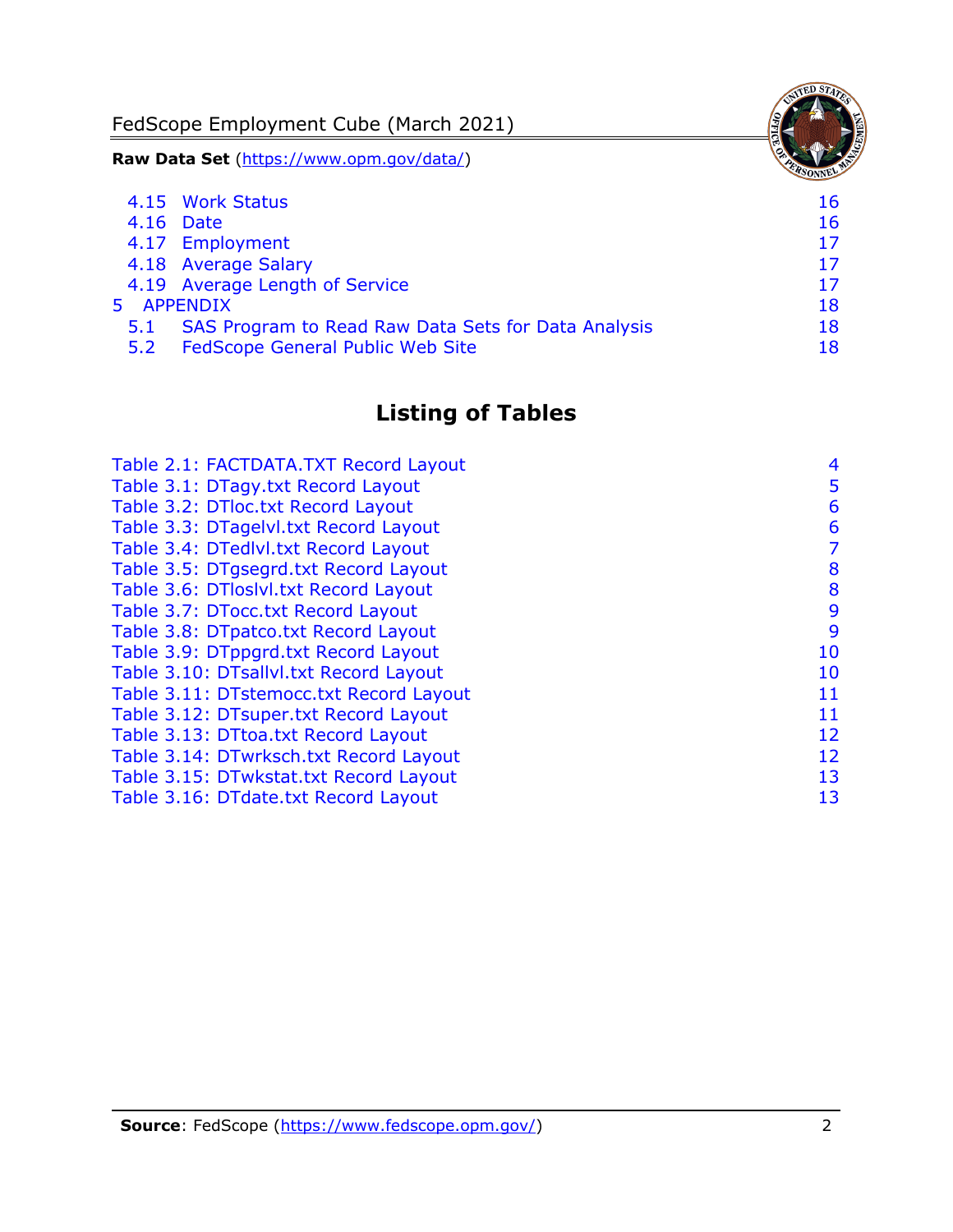

## <span id="page-3-0"></span>**1 OVERVIEW**

#### <span id="page-3-1"></span>*1.1 Purpose*

The purpose of this raw data set is to increase public access to high value, machine readable datasets generated by the U.S. Office of Personnel Management. The FedScope Employment Cube data sets are available via [https://www.opm.gov/data/.](https://www.opm.gov/data/)

#### <span id="page-3-2"></span>*1.2 Scope*

The scope of this raw data set includes data elements used in the creation of the FedScope Employment Cube [\(https://www.fedscope.opm.gov/\)](https://www.fedscope.opm.gov/). **NOTE**: Starting in FY 2010, the OPM Statistical Data Mart (SDM) is the source for all FedScope data. The SDM is processed data from the Enterprise Human Resources Integration (EHRI) data warehouse. Data is processed on a quarterly basis (i.e. March, June, September and December).

## <span id="page-3-3"></span>**2 RAW DATA SET FILE**

## <span id="page-3-4"></span>*2.1 FACTDATA*

This "**delimited**" (comma separated value (**CSV**)) raw data set provides employee population data as of March 2021. Each column value is separated by a "**comma**" from the next column's value and each row starts a new record. Each record contains 20 data elements. The record layout for FACTDATA.TXT is depicted in [Table 2.1](#page-4-0) below: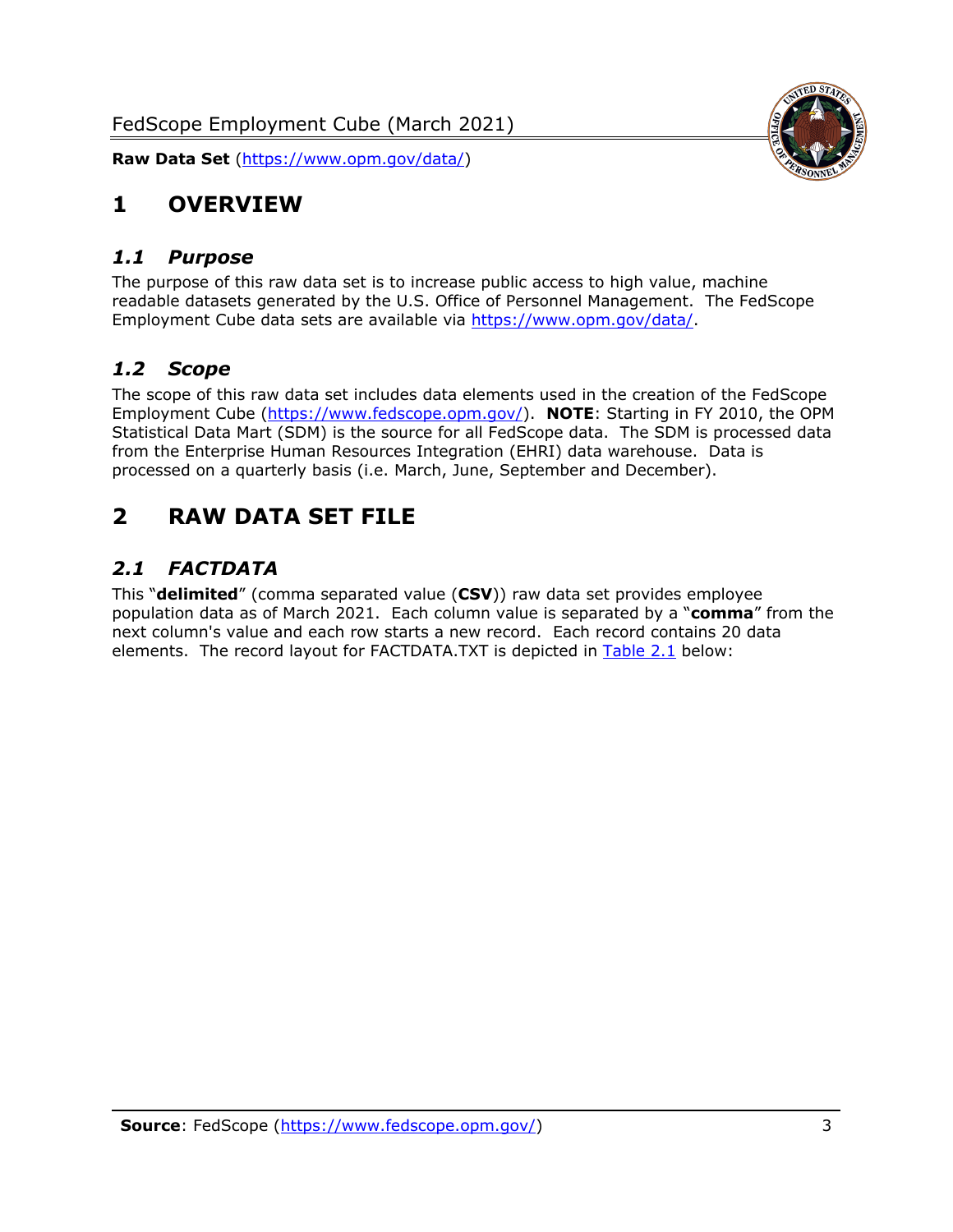

<span id="page-4-0"></span>

| <b>Data</b>    |                                     | <b>CSV</b>        | <b>CSV</b>     |
|----------------|-------------------------------------|-------------------|----------------|
| <b>Column</b>  | <b>DATA ELEMENT NAME</b>            | <b>Column</b>     | <b>Column</b>  |
|                |                                     | <b>Name</b>       | <b>Format</b>  |
| $\mathbf{1}$   | Agency                              | <b>AGYSUB</b>     | TEXT           |
| $\overline{2}$ | Location                            | <b>LOC</b>        | <b>TEXT</b>    |
| 3              | Age                                 | <b>AGELVL</b>     | <b>TEXT</b>    |
| 4              | <b>Education Level</b>              | <b>EDLVL</b>      | <b>TEXT</b>    |
| $\overline{5}$ | General Schedule & Equivalent Grade | <b>GSEGRD</b>     | TEXT           |
| 6              | Length of Service                   | <b>LOSLVL</b>     | <b>TEXT</b>    |
| 7              | Occupation                          | <b>OCC</b>        | <b>TEXT</b>    |
| 8              | <b>Occupation Category</b>          | <b>PATCO</b>      | <b>TEXT</b>    |
| 9              | Pay Plan & Grade                    | <b>PPGRD</b>      | <b>TEXT</b>    |
| 10             | Salary Level                        | <b>SALLVL</b>     | <b>TEXT</b>    |
| 11             | <b>STEM Occupations</b>             | <b>STEMOCC</b>    | <b>TEXT</b>    |
| 12             | <b>Supervisory Status</b>           | <b>SUPERVIS</b>   | <b>TEXT</b>    |
| 13             | Type of Appointment                 | <b>TOA</b>        | TEXT           |
| 14             | Work Schedule                       | <b>WORKSCH</b>    | <b>TEXT</b>    |
| 15             | <b>Work Status</b>                  | <b>WORKSTAT</b>   | <b>TEXT</b>    |
| 16             | Date (e.g. 202103)                  | <b>DATECODE</b>   | <b>TEXT</b>    |
| 17             | Employment                          | <b>EMPLOYMENT</b> | <b>NUMERIC</b> |
| 18             | Average Salary                      | <b>SALARY</b>     | <b>NUMERIC</b> |
| 19             | Average Length of Service           | <b>LOS</b>        | <b>NUMERIC</b> |
|                | <b>Total Records: 2,171,790</b>     |                   |                |

#### **Table 2.1: FACTDATA.TXT Record Layout**

**NOTE**: If importing this table (data set) into Excel, change the "column data format" for columns 1-17 from "General" to "Text". Columns 18-20 can be imported as "General" data format. In Excel, the "General" data format converts numeric values to numbers. Columns 1-17 are TEXT fields; Columns 18-20 are NUMERIC fields.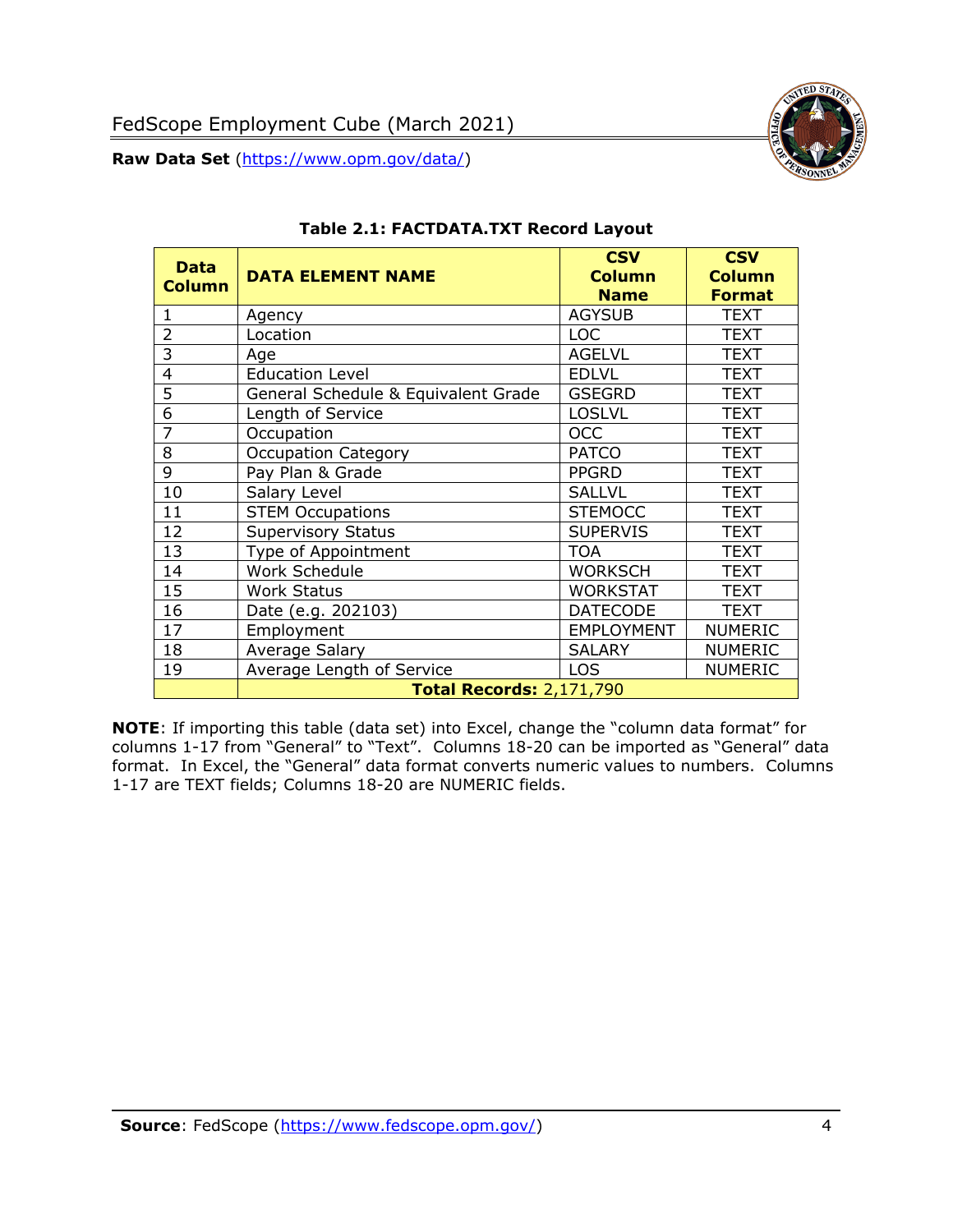

# <span id="page-5-0"></span>**3 DIMENSION TRANSLATIONS FILES**

## <span id="page-5-1"></span>*3.1 Agency*

This "**delimited**" (comma separated value (**CSV**)) data file provides translations for the agency data element contained in the employee population data file (FACTDATA.TXT). See [Table 2.1.](#page-4-0) Each column value is separated by a "**comma**" from the next column's value and each row starts a new record. Each record contains 6 data elements. The record layout for DTagy.txt is depicted in [Table 3.1](#page-5-2) below:

<span id="page-5-2"></span>

| <b>Data</b><br><b>Column</b> | <b>DATA ELEMENT NAME</b>       | <b>CSV</b><br><b>Column</b><br><b>Name</b> | <b>CSV</b><br><b>Column</b><br><b>Format</b> |  |
|------------------------------|--------------------------------|--------------------------------------------|----------------------------------------------|--|
|                              | Agency Type                    | <b>AGYTYP</b>                              | <b>TEXT</b>                                  |  |
|                              | <b>Agency Type Translation</b> | <b>AGYTYPT</b>                             | <b>TEXT</b>                                  |  |
| 3                            | Agency                         | AGY                                        | <b>TEXT</b>                                  |  |
|                              | <b>Agency Translation</b>      | <b>AGYT</b>                                | <b>TEXT</b>                                  |  |
| 5                            | Agency Sub element             | <b>AGYSUB</b>                              | <b>TEXT</b>                                  |  |
| 6                            | Agency Sub element Translation | <b>AGYSUBT</b>                             | <b>TEXT</b>                                  |  |
| <b>Total Records: 537</b>    |                                |                                            |                                              |  |

#### **Table 3.1: DTagy.txt Record Layout**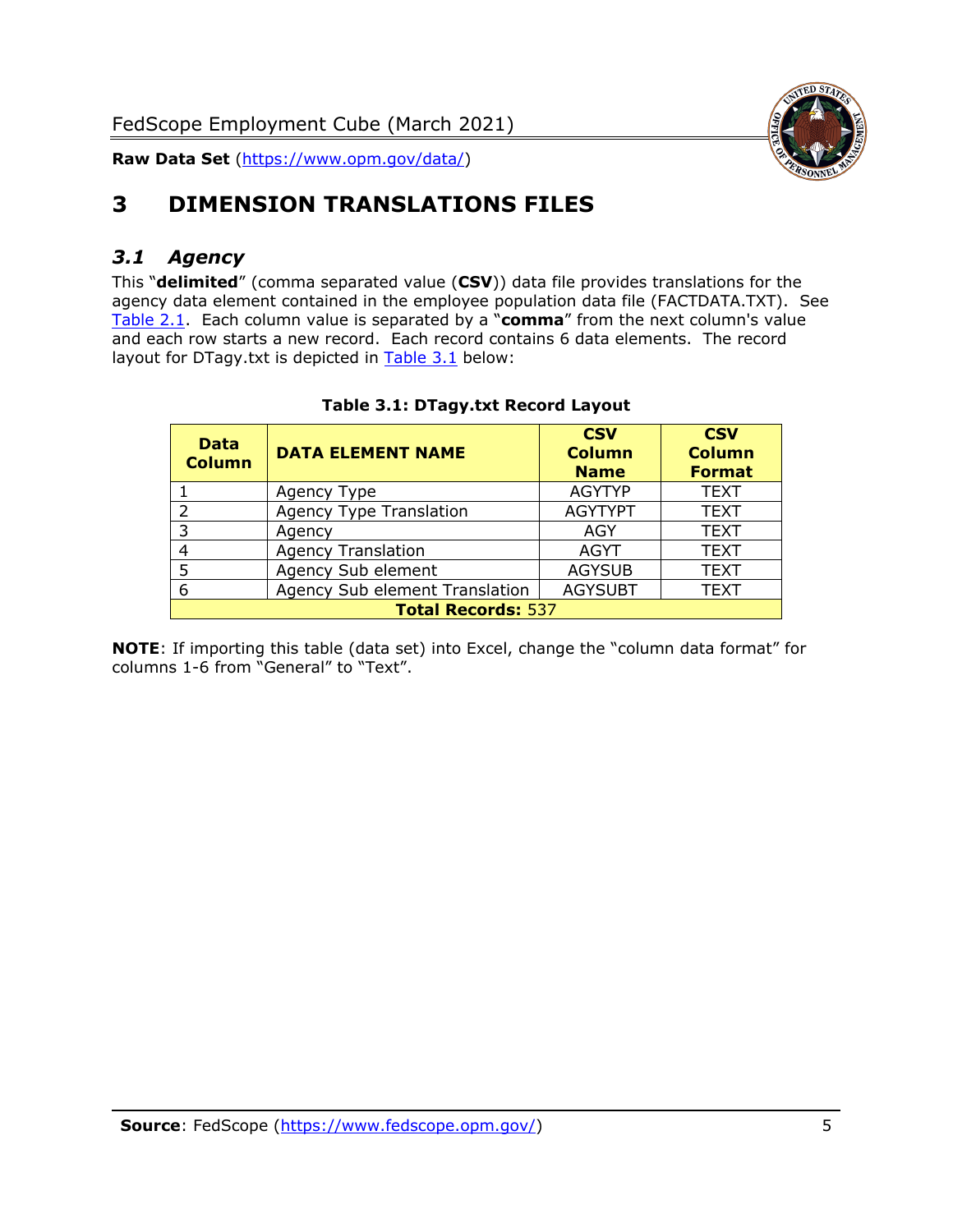<span id="page-6-0"></span>

This "**delimited**" (comma separated value (**CSV**)) data file provides translations for the location data element contained in the employee population data file (FACTDATA.TXT). See [Table 2.1.](#page-4-0) Each column value is separated by a "**comma**" from the next column's value and each row starts a new record. Each record contains 4 data elements. The record layout for DTloc.txt is depicted in [Table 3.2](#page-6-2) below:

<span id="page-6-2"></span>

| <b>Data</b><br><b>Column</b> | <b>DATA ELEMENT NAME</b>         | <b>CSV</b><br><b>Column</b><br><b>Name</b> | <b>CSV</b><br><b>Column</b><br><b>Format</b> |  |
|------------------------------|----------------------------------|--------------------------------------------|----------------------------------------------|--|
|                              | Location Type                    | <b>LOCTYP</b>                              | <b>TEXT</b>                                  |  |
|                              | <b>Location Type Translation</b> | <b>LOCTYPT</b>                             | <b>TEXT</b>                                  |  |
|                              | State/Country                    | <b>LOC</b>                                 | <b>TEXT</b>                                  |  |
|                              | <b>State/Country Translation</b> | LOCT                                       | <b>TEXT</b>                                  |  |
| <b>Total Records: 226</b>    |                                  |                                            |                                              |  |

**Table 3.2: DTloc.txt Record Layout**

**NOTE**: If importing this table (data set) into Excel, change the "column data format" for columns 1-4 from "General" to "Text".

## <span id="page-6-1"></span>*3.3 Age*

This "**delimited**" (comma separated value (**CSV**)) data file provides translations for the age data element contained in the employee population data file (FACTDATA.TXT). See Table [2.1.](#page-4-0) Each column value is separated by a "**comma**" from the next column's value and each row starts a new record. Each record contains 2 data elements. The record layout for DTagelvl.txt is depicted in [Table 3.3](#page-6-3) below:

<span id="page-6-3"></span>

| <b>Data</b><br><b>Column</b> | <b>DATA ELEMENT NAME</b> | <b>CSV</b><br><b>Column</b><br><b>Name</b> | <b>CSV</b><br><b>Column</b><br><b>Format</b> |
|------------------------------|--------------------------|--------------------------------------------|----------------------------------------------|
|                              | Age                      | AGELVL                                     | TFXT                                         |
|                              | Age Translation          | AGEL VLT                                   | TFXT                                         |
| <b>Total Records: 12</b>     |                          |                                            |                                              |

#### **Table 3.3: DTagelvl.txt Record Layout**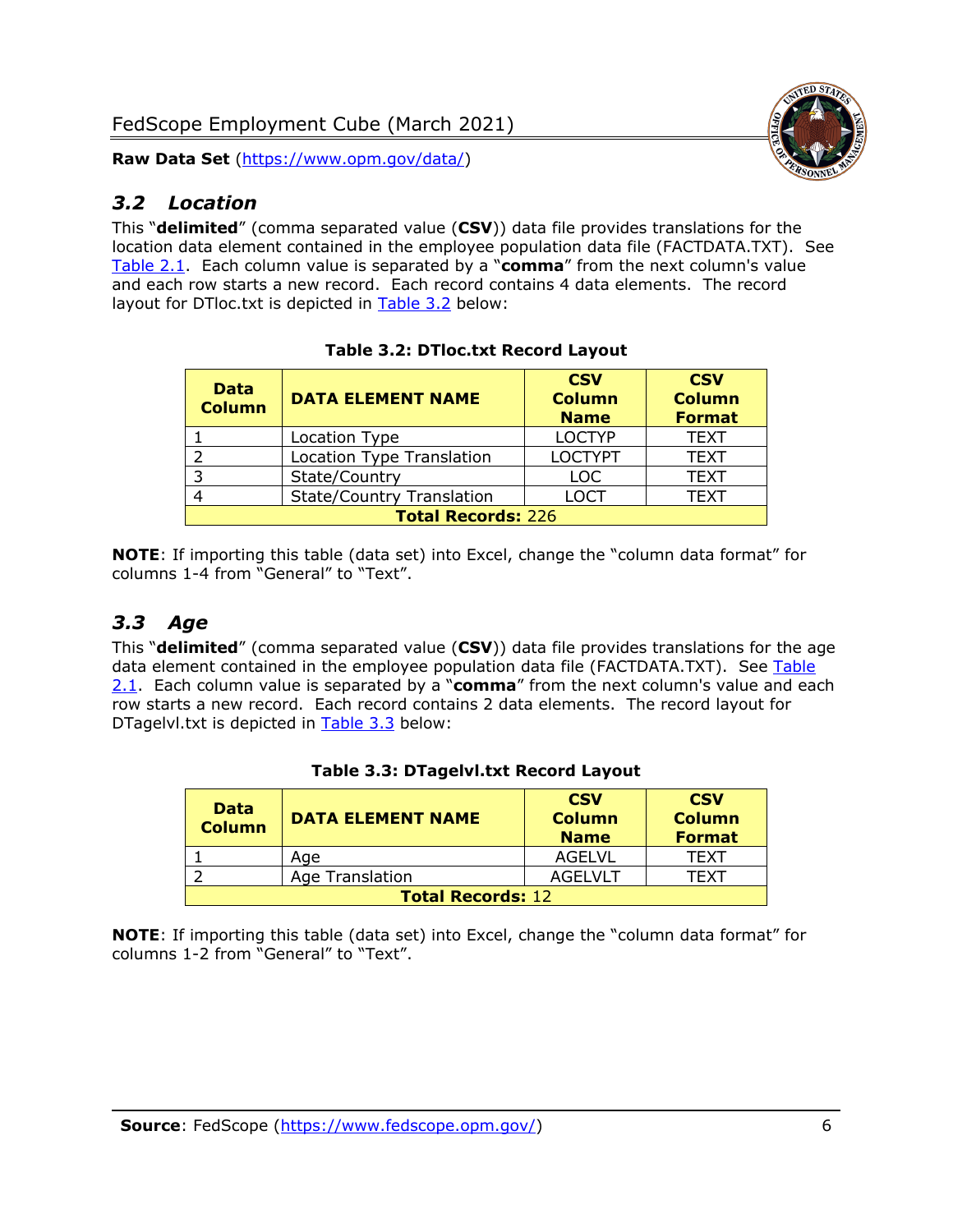

## <span id="page-7-0"></span>*3.4 Education Level*

This "**delimited**" (comma separated value (**CSV**)) data file provides translations for the education level data element contained in the employee population data file (FACTDATA.TXT). See [Table 2.1.](#page-4-0) Each column value is separated by a "**comma**" from the next column's value and each row starts a new record. Each record contains 4 data elements. The record layout for DTedlvl.txt is depicted in [Table 3.4](#page-7-1) below:

<span id="page-7-1"></span>

| <b>Data</b><br><b>Column</b> | <b>DATA ELEMENT NAME</b>                | <b>CSV</b><br><b>Column</b><br><b>Name</b> | <b>CSV</b><br><b>Column</b><br><b>Format</b> |  |
|------------------------------|-----------------------------------------|--------------------------------------------|----------------------------------------------|--|
|                              | <b>Education Level Type</b>             | <b>EDLVLTYP</b>                            | <b>TEXT</b>                                  |  |
|                              | <b>Education Level Type Translation</b> | <b>EDLVLTYPT</b>                           | <b>TEXT</b>                                  |  |
| $\mathbf{z}$                 | <b>Education Level</b>                  | <b>EDLVL</b>                               | <b>TEXT</b>                                  |  |
|                              | <b>Education Level Translation</b>      | <b>EDLVLT</b>                              | <b>TEXT</b>                                  |  |
| <b>Total Records: 24</b>     |                                         |                                            |                                              |  |

#### **Table 3.4: DTedlvl.txt Record Layout**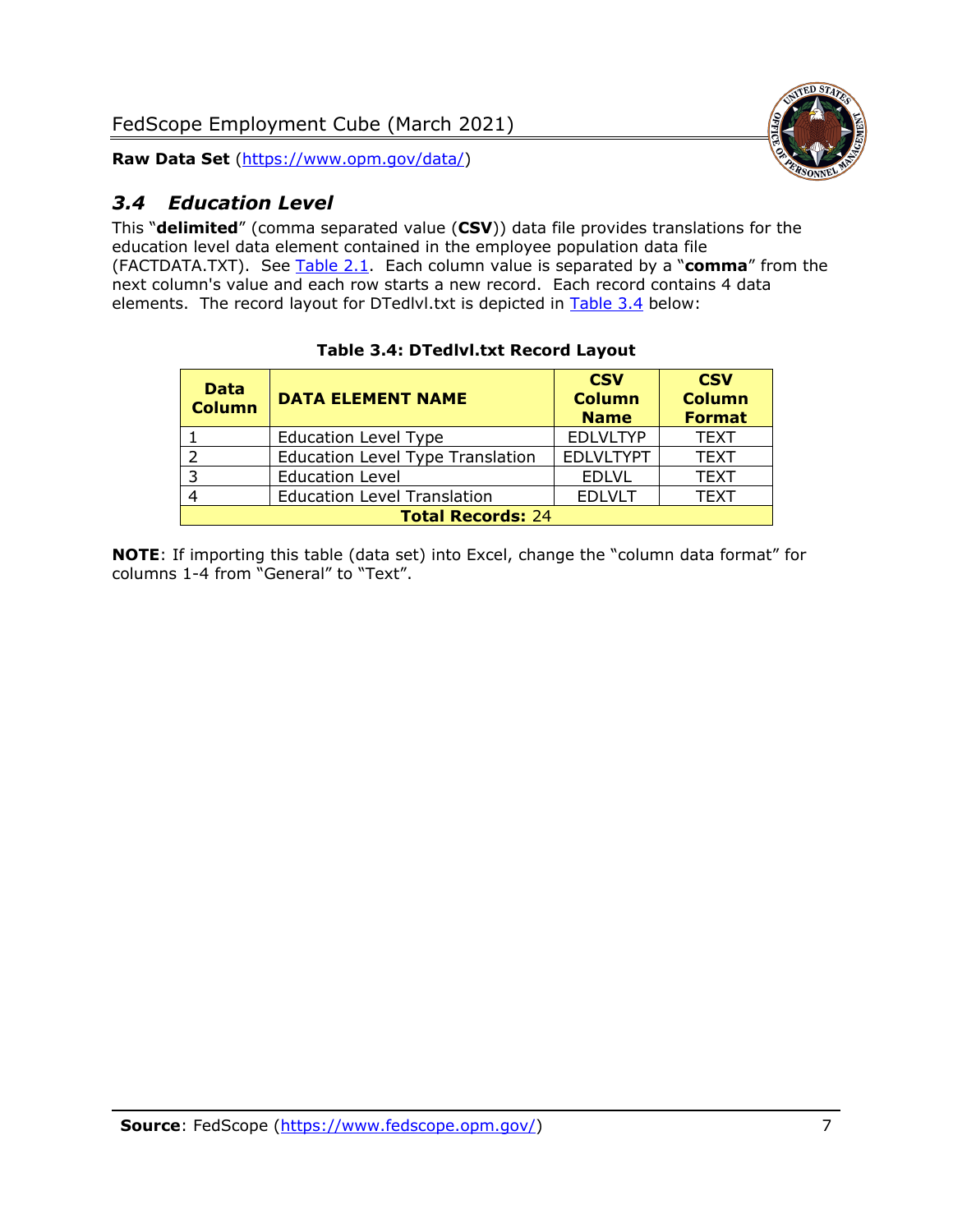## <span id="page-8-0"></span>*3.5 General Schedule & Equivalent Grade*

This "**delimited**" (comma separated value (**CSV**)) data file provides translations for the general schedule & equivalent grade data element contained in the employee population data file (FACTDATA.TXT). See [Table 2.1.](#page-4-0) Each column value is separated by a "**comma**" from the next column's value and each row starts a new record. Each record contains 1 data element. The record layout for DTgsegrd.txt is depicted in [Table 3.5](#page-8-2) below:

#### **Table 3.5: DTgsegrd.txt Record Layout**

<span id="page-8-2"></span>

| Data<br><b>Column</b>    | <b>DATA ELEMENT NAME</b>            | <b>CSV</b><br><b>Column</b><br><b>Name</b> | <b>CSV</b><br><b>Column</b><br><b>Format</b> |  |
|--------------------------|-------------------------------------|--------------------------------------------|----------------------------------------------|--|
|                          | General Schedule & Equivalent Grade | GSEGRD                                     | TEXT                                         |  |
| <b>Total Records: 17</b> |                                     |                                            |                                              |  |

**NOTE**: If importing this table (data set) into Excel, change the "column data format" for column 1-from "General" to "Text".

#### <span id="page-8-1"></span>*3.6 Length of Service*

This "**delimited**" (comma separated value (**CSV**)) data file provides translations for the length of service data element contained in the employee population data file (FACTDATA.TXT). See [Table 2.1.](#page-4-0) Each column value is separated by a "**comma**" from the next column's value and each row starts a new record. Each record contains 2 data elements. The record layout for DTloslvl.txt is depicted in [Table 3.6](#page-8-3) below:

#### **Table 3.6: DTloslvl.txt Record Layout**

<span id="page-8-3"></span>

| <b>Data</b><br><b>Column</b> | <b>DATA ELEMENT NAME</b>      | <b>CSV</b><br><b>Column</b><br><b>Name</b> | <b>CSV</b><br><b>Column</b><br><b>Format</b> |
|------------------------------|-------------------------------|--------------------------------------------|----------------------------------------------|
|                              | Length of Service             | <b>LOSLVL</b>                              | TFXT                                         |
|                              | Length of Service Translation | <b>LOSLVLT</b>                             | TFXT                                         |
| <b>Total Records: 11</b>     |                               |                                            |                                              |

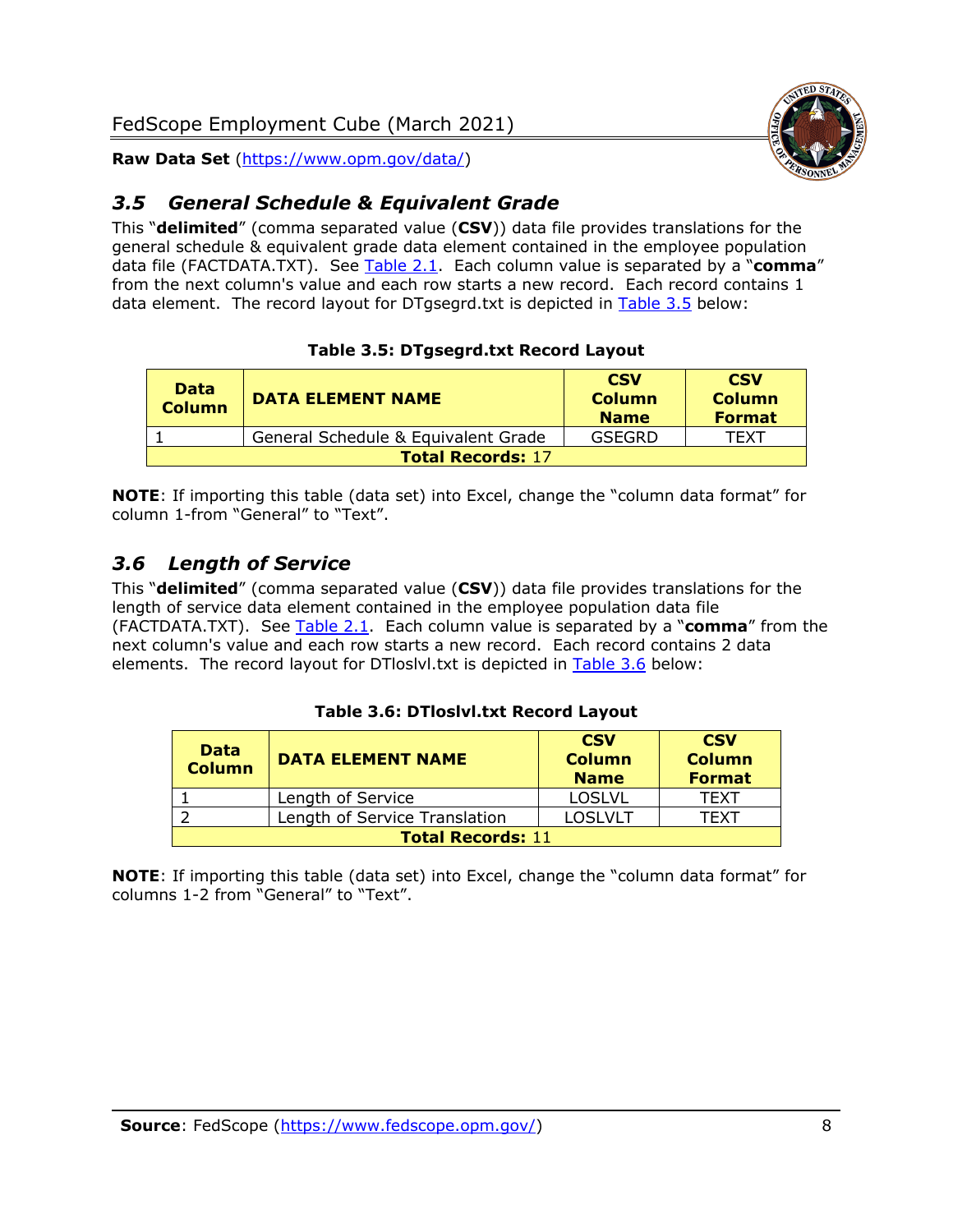## <span id="page-9-0"></span>*3.7 Occupation*

This "**delimited**" (comma separated value (**CSV**)) data file provides translations for the occupation data element contained in the employee population data file (FACTDATA.TXT). See [Table 2.1.](#page-4-0) Each column value is separated by a "**comma**" from the next column's value and each row starts a new record. Each record contains 6 data elements. The record layout for DTocc.txt is depicted in [Table 3.7](#page-9-2) below:

<span id="page-9-2"></span>

| <b>Data</b><br><b>Column</b> | <b>DATA ELEMENT NAME</b>             | <b>CSV</b><br><b>Column</b><br><b>Name</b> | <b>CSV</b><br><b>Column</b><br><b>Format</b> |  |  |
|------------------------------|--------------------------------------|--------------------------------------------|----------------------------------------------|--|--|
|                              | Occupation Type                      | <b>OCCTYP</b>                              | <b>TEXT</b>                                  |  |  |
| フ                            | Occupation Type Translation          | <b>OCCTYPT</b>                             | <b>TEXT</b>                                  |  |  |
| 3                            | <b>Occupation Family</b>             | <b>OCCFAM</b>                              | <b>TEXT</b>                                  |  |  |
| 4                            | <b>Occupation Family Translation</b> | <b>OCCFAMT</b>                             | <b>TEXT</b>                                  |  |  |
| 5                            | Occupation                           | <b>OCC</b>                                 | <b>TEXT</b>                                  |  |  |
| 6                            | <b>Occupation Translation</b>        | <b>OCCT</b>                                | <b>TEXT</b>                                  |  |  |
|                              | <b>Total Records: 670</b>            |                                            |                                              |  |  |

**Table 3.7: DTocc.txt Record Layout**

**NOTE**: If importing this table (data set) into Excel, change the "column data format" for columns 1-6 from "General" to "Text".

#### <span id="page-9-1"></span>*3.8 Occupation Category*

This "**delimited**" (comma separated value (**CSV**)) data file provides translations for the occupation category data element contained in the employee population data file (FACTDATA.TXT). See [Table 2.1.](#page-4-0) Each column value is separated by a "**comma**" from the next column's value and each row starts a new record. Each record contains 2 data elements. The record layout for DTpatco.txt is depicted in [Table 3.8](#page-9-3) below:

<span id="page-9-3"></span>

| <b>Data</b><br><b>Column</b> | <b>DATA ELEMENT NAME</b>               | <b>CSV</b><br><b>Column</b><br><b>Name</b> | <b>CSV</b><br><b>Column</b><br><b>Format</b> |  |
|------------------------------|----------------------------------------|--------------------------------------------|----------------------------------------------|--|
|                              | <b>Occupation Category</b>             | <b>PATCO</b>                               | <b>TEXT</b>                                  |  |
|                              | <b>Occupation Category Translation</b> | <b>PATCOT</b>                              | <b>TFXT</b>                                  |  |
| <b>Total Records: 7</b>      |                                        |                                            |                                              |  |

#### **Table 3.8: DTpatco.txt Record Layout**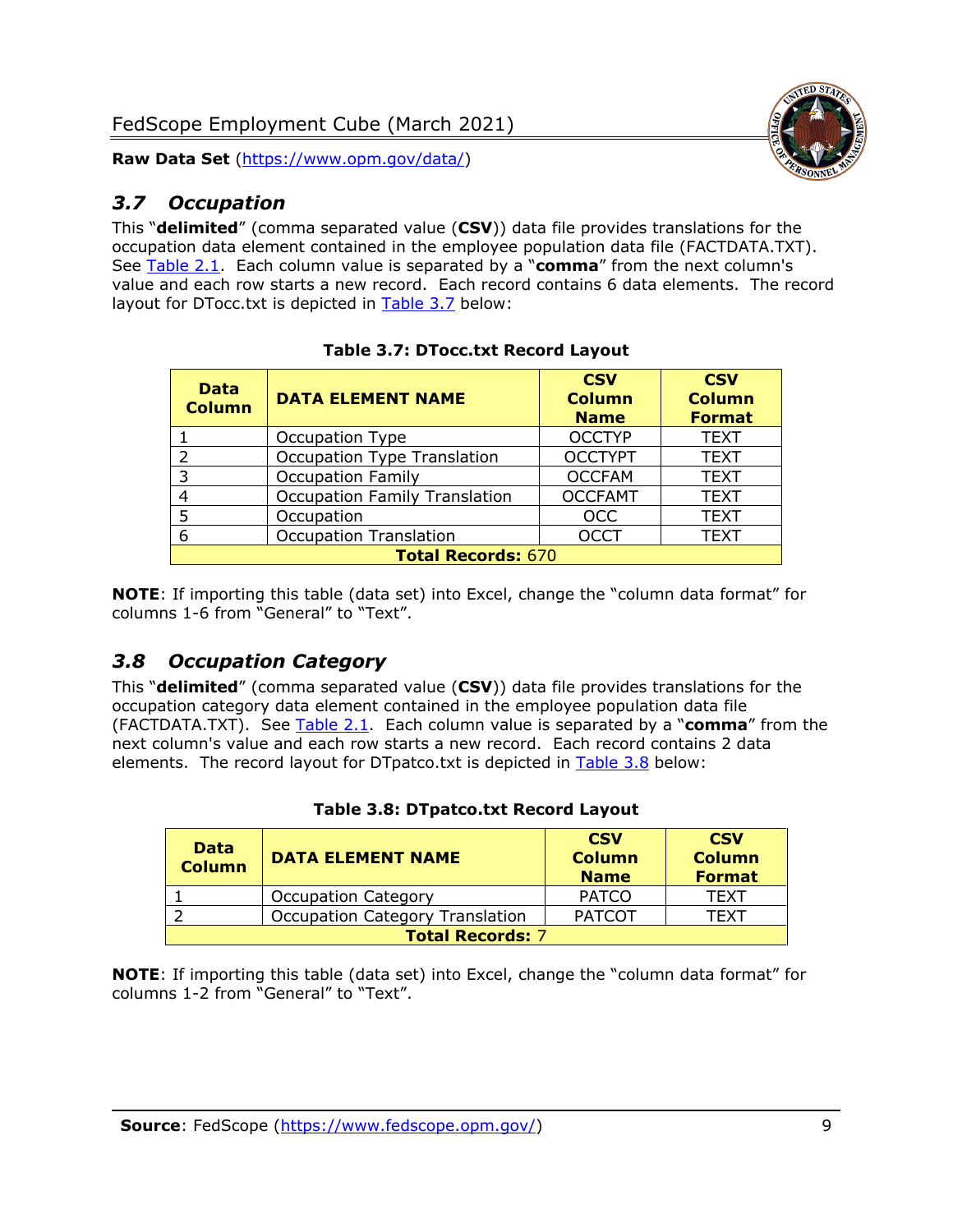

#### <span id="page-10-0"></span>*3.9 Pay Plan & Grade*

This "**delimited**" (comma separated value (**CSV**)) data file provides translations for the pay plan & grade data element contained in the employee population data file (FACTDATA.TXT). See [Table 2.1.](#page-4-0) Each column value is separated by a "**comma**" from the next column's value and each row starts a new record. Each record contains 7 data elements. The record layout for DTppgrd.txt is depicted in [Table 3.9](#page-10-2) below:

<span id="page-10-2"></span>

| <b>Data</b><br><b>Column</b> | <b>DATA ELEMENT NAME</b>   | <b>CSV</b><br><b>Column</b><br><b>Name</b> | <b>CSV</b><br><b>Column</b><br><b>Format</b> |
|------------------------------|----------------------------|--------------------------------------------|----------------------------------------------|
|                              | Pay Plan Type              | <b>PPTYP</b>                               | <b>TEXT</b>                                  |
| 2                            | Pay Plan Type Translation  | <b>PPTYPT</b>                              | <b>TEXT</b>                                  |
| 3                            | Pay Plan Group             | <b>PPGROUP</b>                             | <b>TEXT</b>                                  |
| 4                            | Pay Plan Group Translation | <b>PPGROUPT</b>                            | <b>TEXT</b>                                  |
| 5                            | Pay Plan                   | <b>PAYPLAN</b>                             | <b>TEXT</b>                                  |
| 6                            | Pay Plan Translation       | <b>PAYPLANT</b>                            | <b>TEXT</b>                                  |
| $\overline{ }$               | Pay Plan & Grade           | <b>PPGRD</b>                               | <b>TEXT</b>                                  |
| <b>Total Records: 1,028</b>  |                            |                                            |                                              |

#### **Table 3.9: DTppgrd.txt Record Layout**

**NOTE**: If importing this table (data set) into Excel, change the "column data format" for columns 1-7 from "General" to "Text".

#### <span id="page-10-1"></span>*3.10 Salary Level*

This "**delimited**" (comma separated value (**CSV**)) data file provides translations for the salary level data element contained in the employee population data file (FACTDATA.TXT). See [Table 2.1.](#page-4-0) Each column value is separated by a "**comma**" from the next column's value and each row starts a new record. Each record contains 2 data elements. The record layout for DTsallvl.txt is depicted in [Table 3.10](#page-10-3) below:

<span id="page-10-3"></span>

| <b>Data</b><br><b>Column</b> | <b>DATA ELEMENT NAME</b>        | <b>CSV</b><br><b>Column</b><br><b>Name</b> | <b>CSV</b><br><b>Column</b><br><b>Format</b> |
|------------------------------|---------------------------------|--------------------------------------------|----------------------------------------------|
|                              | Salary Level                    | <b>SALLVL</b>                              | <b>TFXT</b>                                  |
|                              | <b>Salary Level Translation</b> | SALLVLT                                    | TFXT                                         |
| <b>Total Records: 26</b>     |                                 |                                            |                                              |

#### **Table 3.10: DTsallvl.txt Record Layout**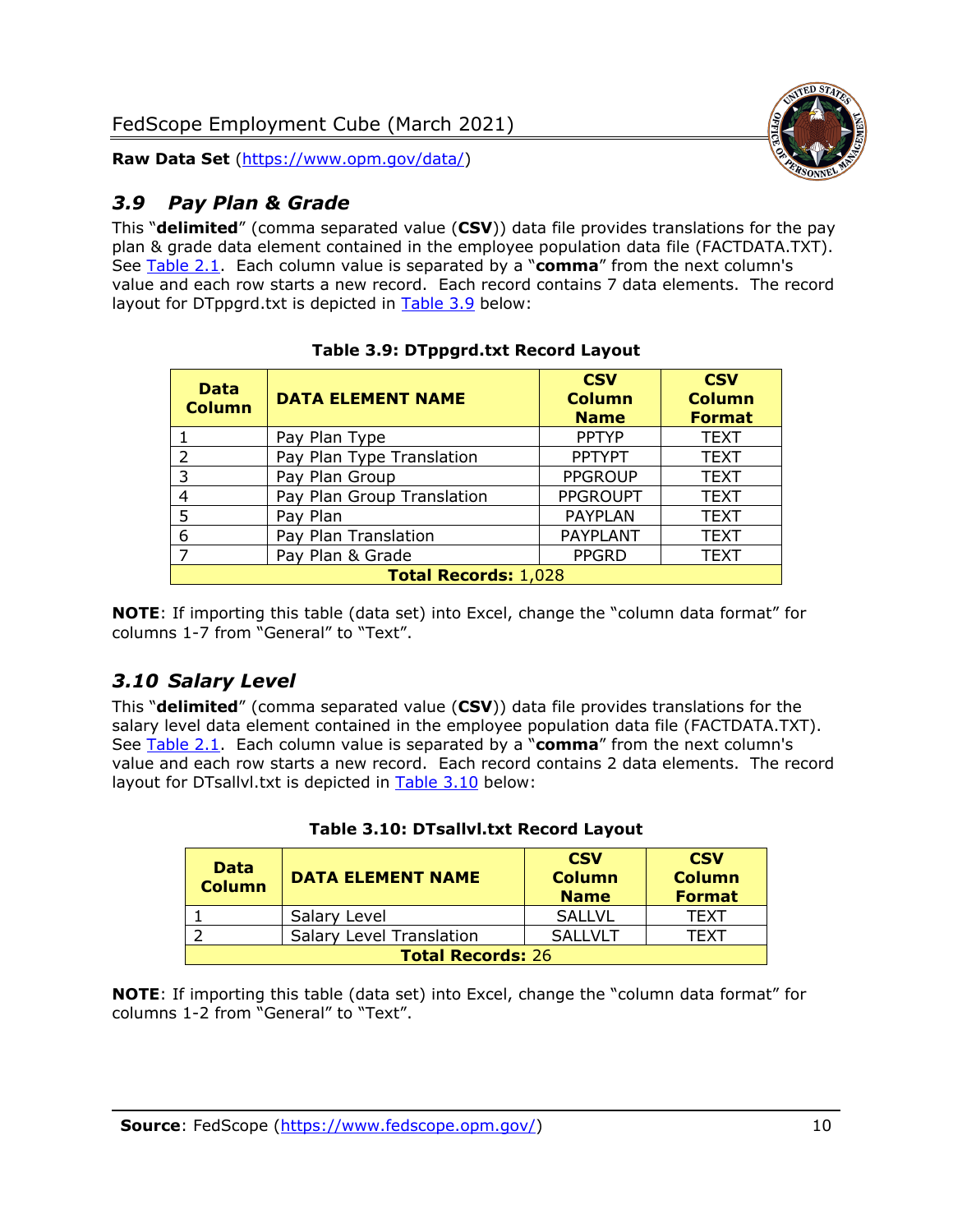

#### <span id="page-11-0"></span>*3.11 STEM Occupations*

This "**delimited**" (comma separated value (**CSV**)) data file provides translations for the STEM occupations data element contained in the employee population data file (FACTDATA.TXT). See [Table 2.1.](#page-4-0) Each column value is separated by a "**comma**" from the next column's value and each row starts a new record. Each record contains 6 data elements. The record layout for DTstemocc.txt is depicted in [Table 3.11](#page-11-2) below:

<span id="page-11-2"></span>

| <b>Data</b><br><b>Column</b> | <b>DATA ELEMENT NAME</b>                     | <b>CSV</b><br><b>Column</b><br><b>Name</b> | <b>CSV</b><br><b>Column</b><br><b>Format</b> |
|------------------------------|----------------------------------------------|--------------------------------------------|----------------------------------------------|
|                              | <b>STEM Occupation Aggregate</b>             | <b>STEMAGG</b>                             | <b>TEXT</b>                                  |
| $\mathcal{D}$                | <b>STEM Occupation Aggregate Translation</b> | <b>STEMAGGT</b>                            | <b>TEXT</b>                                  |
| 3                            | <b>STEM Occupation Type</b>                  | <b>STEMTYP</b>                             | <b>TEXT</b>                                  |
| 4                            | <b>STEM Occupation Type Translation</b>      | <b>STEMTYPT</b>                            | <b>TEXT</b>                                  |
| 5                            | <b>STEM Occupation</b>                       | <b>STEMOCC</b>                             | <b>TEXT</b>                                  |
| 6                            | <b>STEM Occupation Translation</b>           | <b>STEMOCCT</b>                            | <b>TEXT</b>                                  |
| <b>Total Records: 117</b>    |                                              |                                            |                                              |

**Table 3.11: DTstemocc.txt Record Layout**

**NOTE**: If importing this table (data set) into Excel, change the "column data format" for columns 1-6 from "General" to "Text".

#### <span id="page-11-1"></span>*3.12 Supervisory Status*

This "**delimited**" (comma separated value (**CSV**)) data file provides translations for the supervisory status data element contained in the employee population data file (FACTDATA.TXT). See [Table 2.1.](#page-4-0) Each column value is separated by a "**comma**" from the next column's value and each row starts a new record. Each record contains 4 data elements. The record layout for DTsuper.txt is depicted in [Table 3.12](#page-11-3) below:

<span id="page-11-3"></span>

| <b>Data</b><br><b>Column</b> | <b>DATA ELEMENT NAME</b>              | <b>CSV</b><br><b>Column</b><br><b>Name</b> | <b>CSV</b><br><b>Column</b><br><b>Format</b> |
|------------------------------|---------------------------------------|--------------------------------------------|----------------------------------------------|
|                              | Supervisory Status Type               | <b>SUPERTYP</b>                            | <b>TEXT</b>                                  |
|                              | Supervisory Status Type Translation   | <b>SUPERTYPT</b>                           | <b>TEXT</b>                                  |
|                              | <b>Supervisory Status</b>             | <b>SUPERVIS</b>                            | <b>TEXT</b>                                  |
|                              | <b>Supervisory Status Translation</b> | <b>SUPERVIST</b>                           | <b>TEXT</b>                                  |
| <b>Total Records: 7</b>      |                                       |                                            |                                              |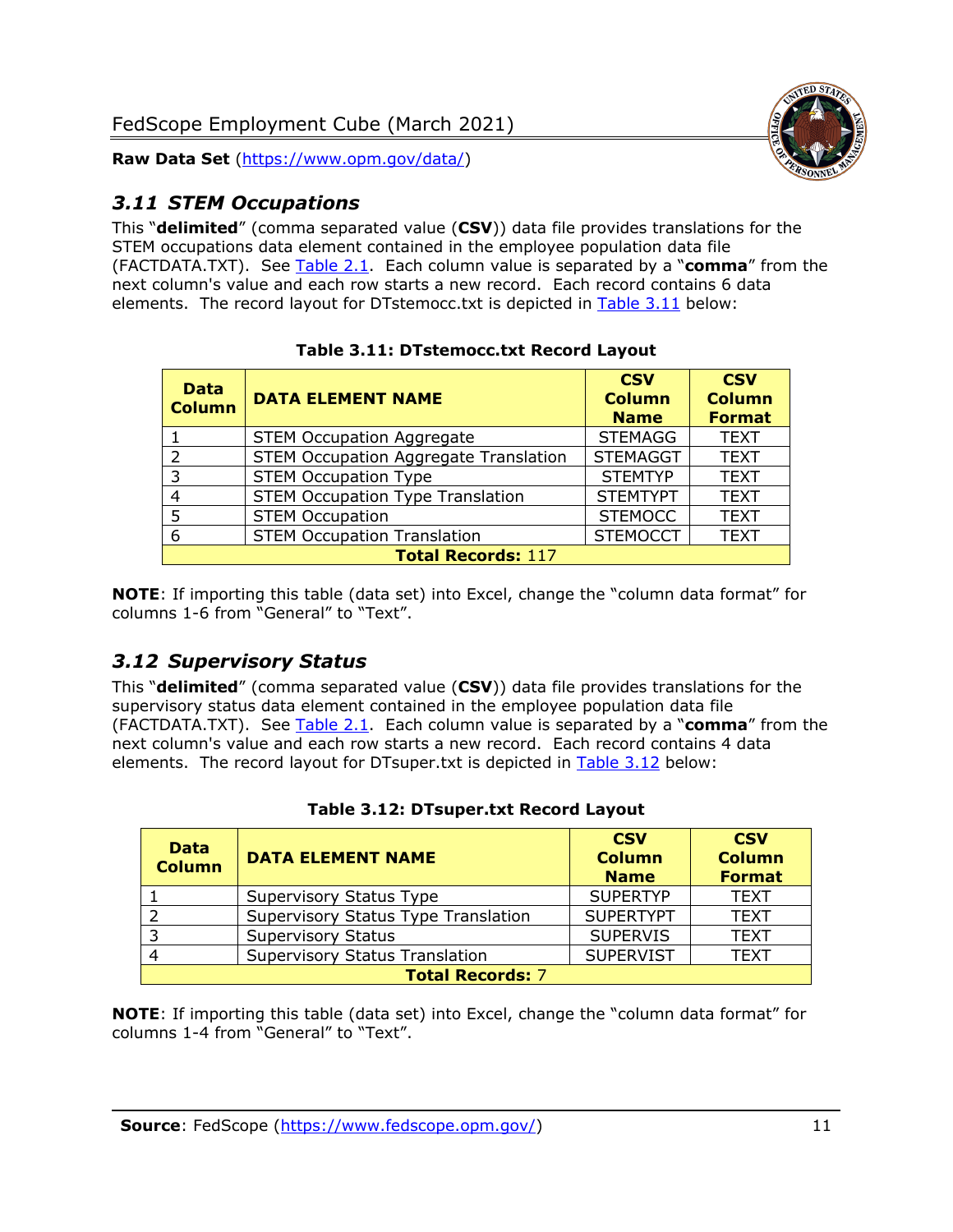

## <span id="page-12-0"></span>*3.13 Type of Appointment*

This "**delimited**" (comma separated value (**CSV**)) data file provides translations for the type of appointment data element contained in the employee population data file (FACTDATA.TXT). See [Table](#page-4-0) 2.1. Each column value is separated by a "**comma**" from the next column's value and each row starts a new record. Each record contains 4 data elements. The record layout for DTtoa.txt is depicted in [Table 3.13](#page-12-2) below:

<span id="page-12-2"></span>

| <b>Data</b><br><b>Column</b> | <b>DATA ELEMENT NAME</b>             | <b>CSV</b><br><b>Column</b><br><b>Name</b> | <b>CSV</b><br><b>Column</b><br><b>Format</b> |
|------------------------------|--------------------------------------|--------------------------------------------|----------------------------------------------|
|                              | Type of Appointment Type             | <b>TOATYP</b>                              | <b>TEXT</b>                                  |
|                              | Type of Appointment Type Translation | <b>TOATYPT</b>                             | <b>TEXT</b>                                  |
| ີ                            | Type of Appointment                  | TOA                                        | <b>TEXT</b>                                  |
|                              | Type of Appointment Translation      | TOAT                                       | <b>TEXT</b>                                  |
| <b>Total Records: 21</b>     |                                      |                                            |                                              |

#### **Table 3.13: DTtoa.txt Record Layout**

**NOTE**: If importing this table (data set) into Excel, change the "column data format" for columns 1-4 from "General" to "Text".

## <span id="page-12-1"></span>*3.14 Work Schedule*

This "**delimited**" (comma separated value (**CSV**)) data file provides translations for the work schedule data element contained in the employee population data file (FACTDATA.TXT). See [Table 2.1.](#page-4-0) Each column value is separated by a "**comma**" from the next column's value and each row starts a new record. Each record contains 4 data elements. The record layout for DTwrksch.txt is depicted in [Table 3.14](#page-12-3) below:

<span id="page-12-3"></span>

| <b>Data</b><br><b>Column</b> | <b>DATA ELEMENT NAME</b>         | <b>CSV</b><br><b>Column</b><br><b>Name</b> | <b>CSV</b><br><b>Column</b><br><b>Format</b> |
|------------------------------|----------------------------------|--------------------------------------------|----------------------------------------------|
|                              | Work Schedule Type               | <b>WSTYP</b>                               | <b>TEXT</b>                                  |
|                              | Work Schedule Type Translation   | <b>WSTYPT</b>                              | <b>TEXT</b>                                  |
| -3                           | Work Schedule                    | <b>WORKSCH</b>                             | <b>TEXT</b>                                  |
|                              | <b>Work Schedule Translation</b> | <b>WORKSCHT</b>                            | <b>TEXT</b>                                  |
| <b>Total Records: 12</b>     |                                  |                                            |                                              |

#### **Table 3.14: DTwrksch.txt Record Layout**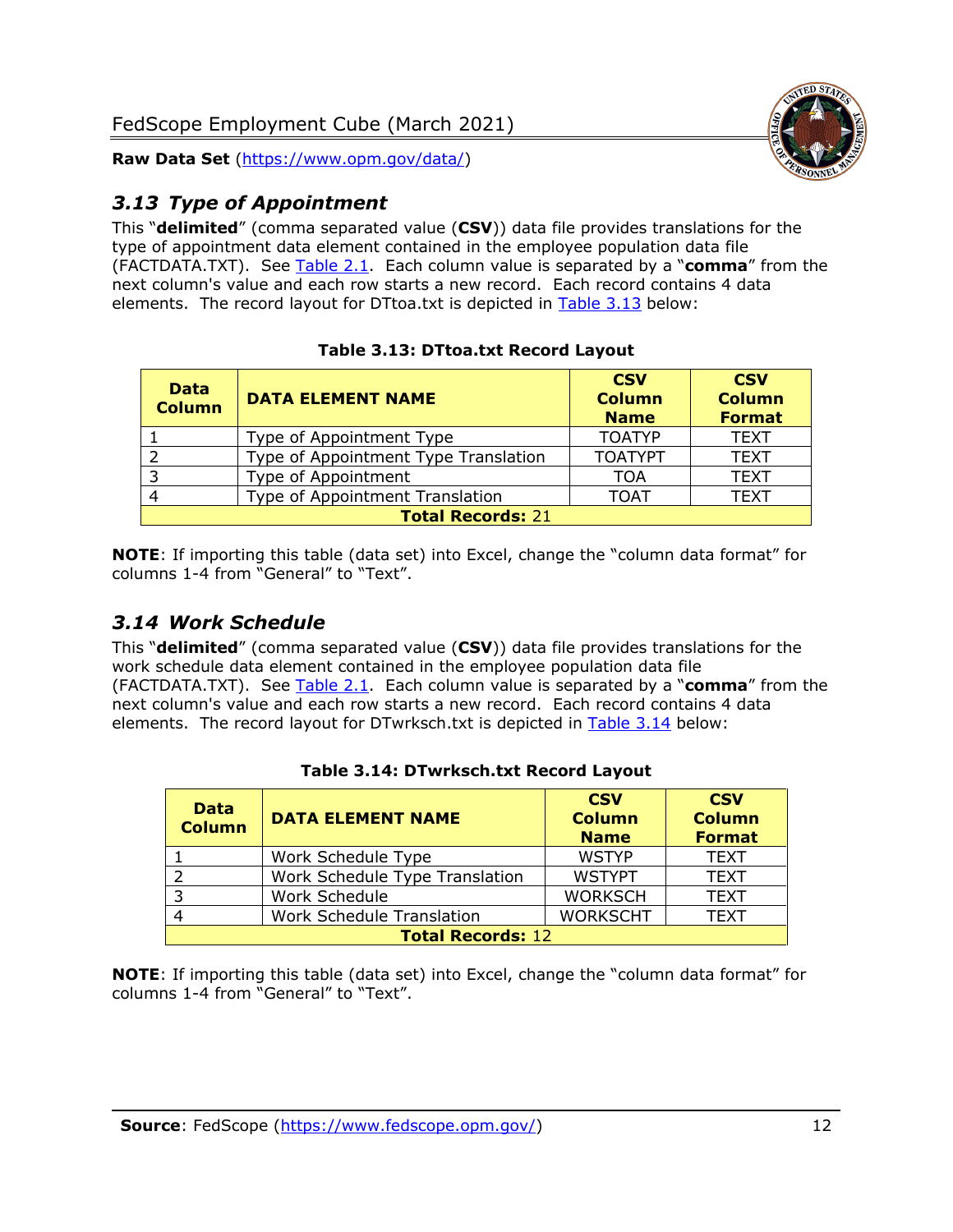<span id="page-13-0"></span>

This "**delimited**" (comma separated value (**CSV**)) data file provides translations for the work status data element contained in the employee population data file (FACTDATA.TXT). See [Table 2.1.](#page-4-0) Each column value is separated by a "**comma**" from the next column's value and each row starts a new record. Each record contains 2 data elements. The record layout for DTwkstat.txt is depicted in [Table 3.15](#page-13-2) below:

<span id="page-13-2"></span>

| <b>Data</b><br><b>Column</b> | <b>DATA ELEMENT NAME</b>       | <b>CSV</b><br><b>Column</b><br><b>Name</b> | <b>CSV</b><br><b>Column</b><br><b>Format</b> |
|------------------------------|--------------------------------|--------------------------------------------|----------------------------------------------|
|                              | <b>Work Status</b>             | <b>WORKSTAT</b>                            | <b>TFXT</b>                                  |
|                              | <b>Work Status Translation</b> | <b>WORKSTATT</b>                           | <b>TFXT</b>                                  |
| <b>Total Records: 2</b>      |                                |                                            |                                              |

**Table 3.15: DTwkstat.txt Record Layout**

**NOTE**: If importing this table (data set) into Excel, change the "column data format" for columns 1-2 from "General" to "Text".

#### <span id="page-13-1"></span>*3.16 Date*

This "**delimited**" (comma separated value (**CSV**)) data file provides translations for the status file month date data element contained in the employee population data file (FACTDATA.TXT). See [Table 2.1.](#page-4-0) Each column value is separated by a "**comma**" from the next column's value and each row starts a new record. Each record contains 2 data elements. The record layout for DTdate.txt is depicted in [Table 3.16](#page-13-3) below:

<span id="page-13-3"></span>

| <b>Data</b><br><b>Column</b> | <b>DATA ELEMENT NAME</b>     | <b>CSV</b><br><b>Column</b><br><b>Name</b> | <b>CSV</b><br><b>Column</b><br><b>Format</b> |
|------------------------------|------------------------------|--------------------------------------------|----------------------------------------------|
|                              | File Date                    | <b>DATECODE</b>                            | <b>TFXT</b>                                  |
|                              | <b>File Date Translation</b> | <b>DATECODET</b>                           | TFXT                                         |
| <b>Total Records: 1</b>      |                              |                                            |                                              |

**Table 3.16: DTdate.txt Record Layout**

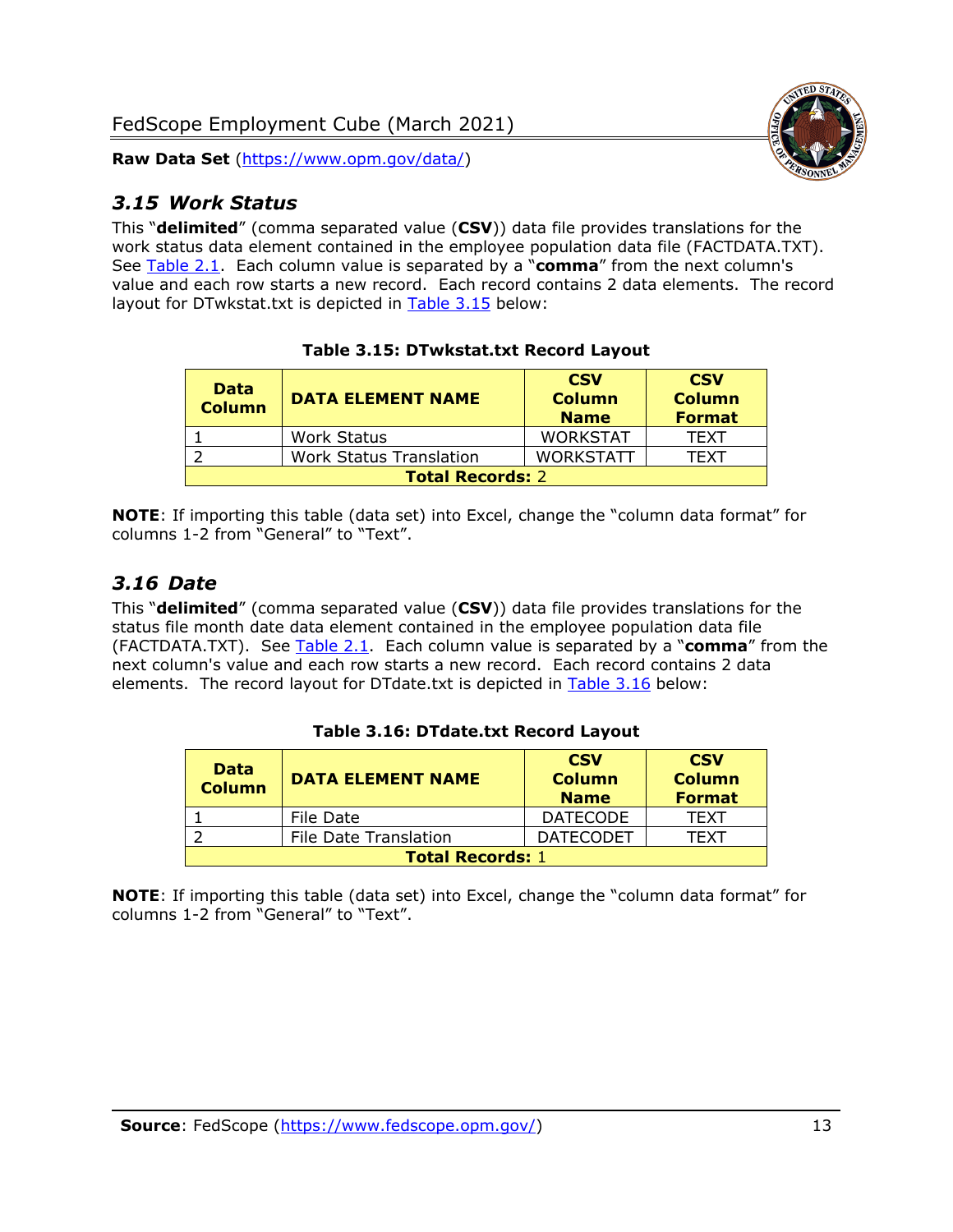FedScope Employment Cube (March 2021)

**Raw Data Set** [\(https://www.opm.gov/data/\)](https://www.opm.gov/data/)

#### <span id="page-14-0"></span>*3.17 Employment*

There is no translation file for this data element. Every record in the employee population data file (FACTDATA.TXT) contains a value of "1" for this field. See Chapter  $4.17$  for definition of [Employment.](#page-17-0)

## <span id="page-14-1"></span>*3.18 Average Salary*

There is no translation file for this data element. See Chapter  $4.18$  for definition of Average [Salary](#page-17-1) [Average Salary.](#page-17-1)

#### <span id="page-14-2"></span>*3.19 Average Length of Service*

There is no translation file for this data element. See Chapter  $4.19$  for definition of Average [Length of Service](#page-17-2)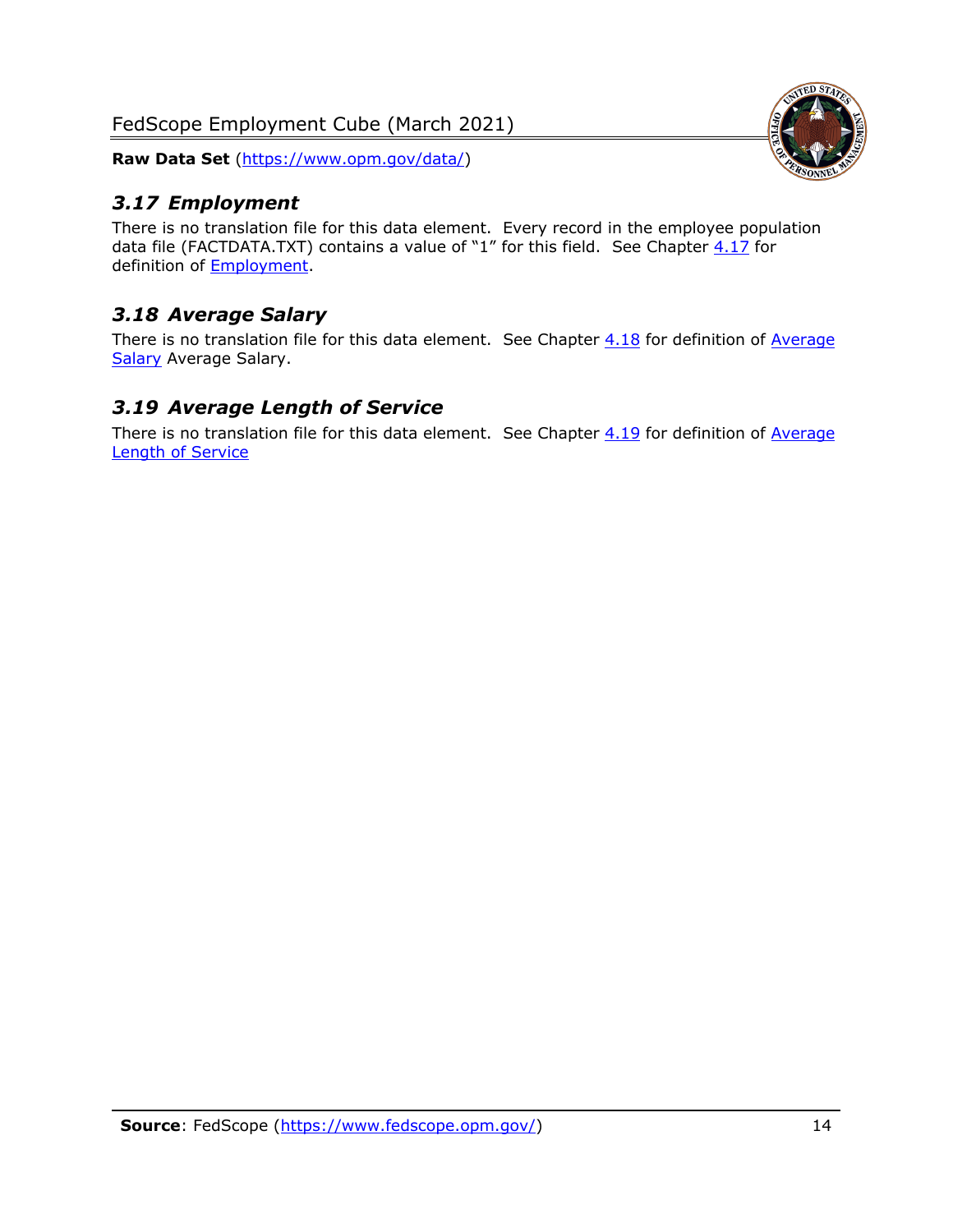

# <span id="page-15-0"></span>**4 DATA DEFINITIONS**

#### <span id="page-15-1"></span>*4.1 Agency*

<span id="page-15-2"></span>The employing organization.

#### *4.2 Location*

The official duty station of an employee. Locations in the United States are defined in terms of states. Locations outside the United States are defined in terms of countries and U.S. territories.

#### <span id="page-15-3"></span>*4.3 Age*

An employee's age. Age is displayed in five-year intervals, except for an initial interval of less than 20 years and a final interval of 65 years or more.

#### <span id="page-15-4"></span>*4.4 Education Level*

<span id="page-15-5"></span>The extent of an employee's educational attainment from an accredited institution.

#### *4.5 General Schedule & Equivalent Grade*

The General Schedule grade for pay plans in the General Schedule and Equivalent pay plan category (See [Pay Plan & Grade\)](#page-16-0).

#### <span id="page-15-6"></span>*4.6 Length of Service*

The number of years of Federal civilian employment, creditable military service, and other service made creditable by specific legislation. Length of service is grouped by five-year intervals, except for:

- a. the initial intervals of less than 1 year, 1-2 years, and 3-4 years and
- b. the final interval of 35 years or more.

#### <span id="page-15-7"></span>*4.7 Occupation*

<span id="page-15-8"></span>An employee's occupation as defined by the Office of Personnel Management (OPM).

#### *4.8 Occupation Category*

Occupational categories are defined by the educational requirements of the occupation and the subject matter and level of difficulty or responsibility of the work.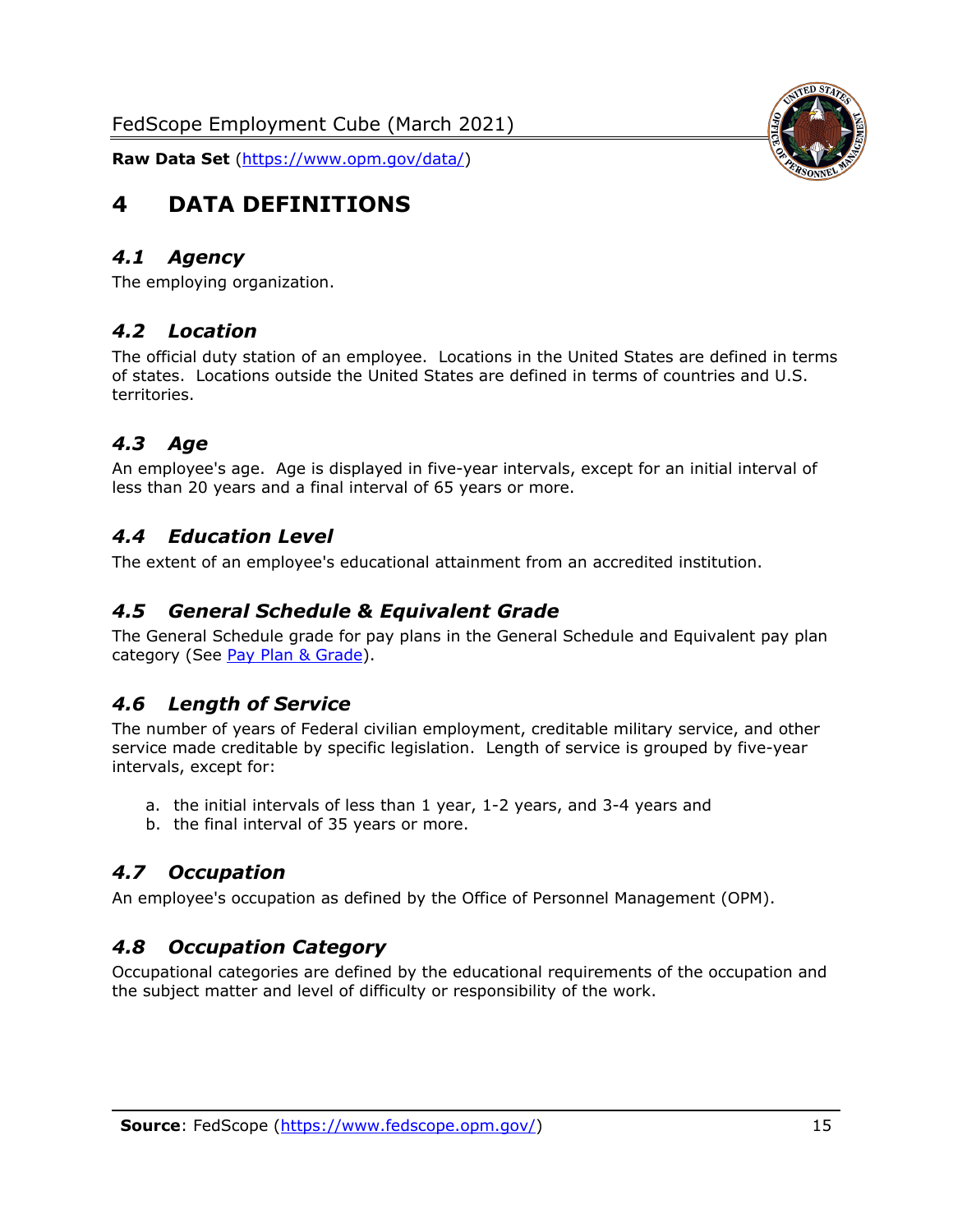

#### <span id="page-16-0"></span>*4.9 Pay Plan & Grade*

The pay system and, where applicable, the grade used to determine an employee's basic pay rate. Grade denotes a hierarchical position in a pay plan and is sometimes referred to as level, class, rank, or pay band.

## <span id="page-16-1"></span>*4.10 Salary Level*

An employee's adjusted basic pay, which is an annualized rate of pay. Adjusted basic pay is the sum of an employee's rate of basic pay plus any locality comparability payment and/or special pay adjustment for law enforcement officers. Salaries are grouped by \$10,000 intervals, except for an initial interval of less than \$20,000 and a final interval of \$180,000 or more.

An employee's actual earnings may be more or less than the annualized rate because of factors such as overtime, shift differentials, less than full time work, or leave without pay.

#### <span id="page-16-2"></span>*4.11 STEM Occupations*

Listing of occupations grouped into the following four occupational series:

- 1. **S**cience
- 2. **T**echnology
- 3. **E**ngineering
- 4. **M**athematics

#### <span id="page-16-3"></span>*4.12 Supervisory Status*

The nature of managerial, supervisory, or non-supervisory responsibility assigned to an employee's position.

#### <span id="page-16-4"></span>*4.13 Type of Appointment*

<span id="page-16-5"></span>An employee's appointment in terms of permanence and competitiveness.

#### *4.14 Work Schedule*

<span id="page-16-6"></span>The time basis on which an employee is scheduled to work.

#### *4.15 Work Status*

A combination of Type of Appointment and Work Schedule data elements. The Work Status data element is limited to "Non-Seasonal Full Time Permanent" and "Other Employees".

#### <span id="page-16-7"></span>*4.16 Date*

<span id="page-16-8"></span>The file date (e.g. March 2021 represented by 202103).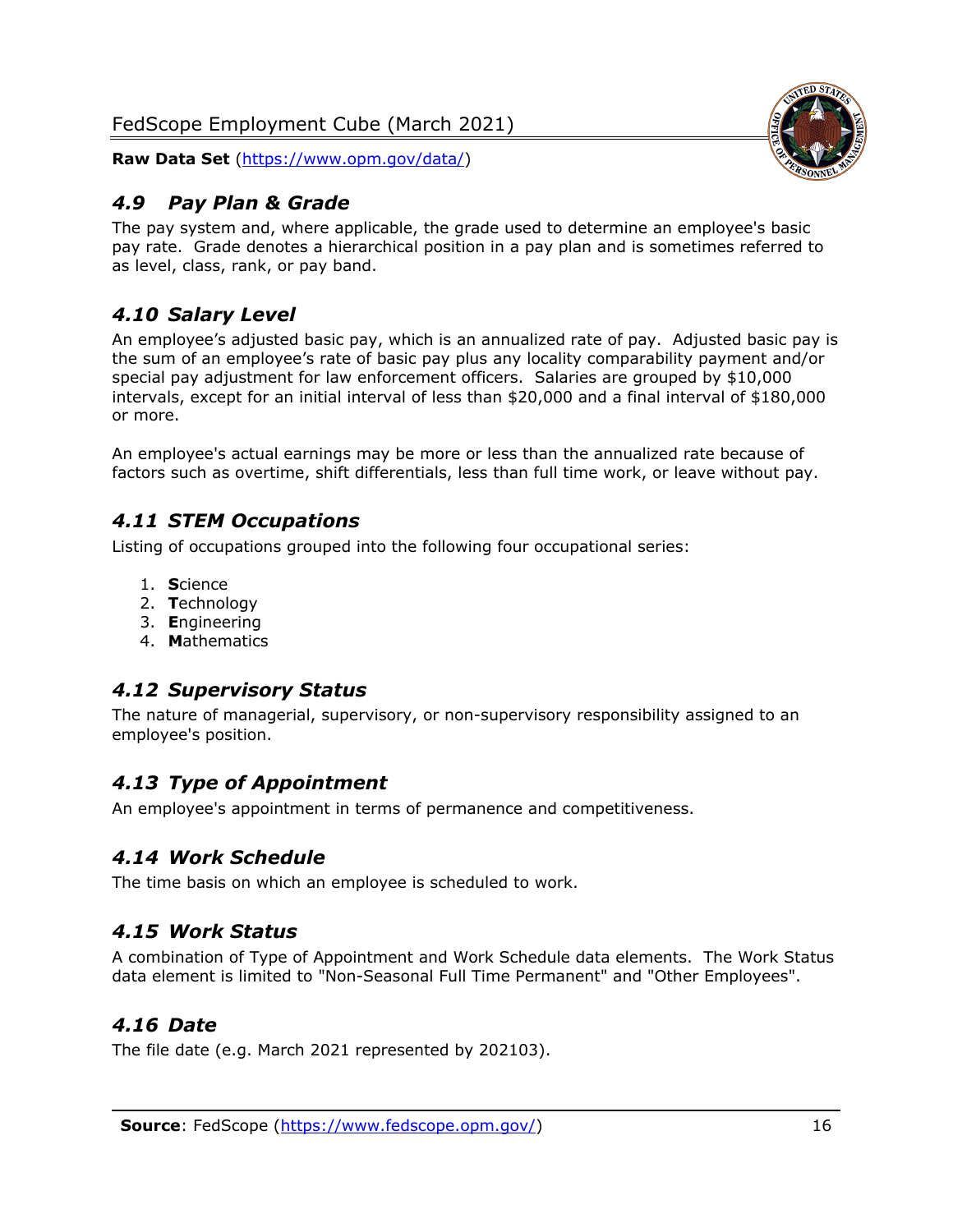<span id="page-17-0"></span>

A measure representing the number of employees in pay status at the end of the quarter (or end of the pay period prior to the end of the quarter).

## <span id="page-17-1"></span>*4.18 Average Salary*

A measure representing the average adjusted basic pay, an annualized rate of pay. Adjusted basic pay is the sum of an employee's rate of basic pay and any locality comparability payment and/or special pay adjustment for law enforcement officers.

An employee's actual earnings may be more or less than the annualized rate because of factors such as overtime, shift differentials, less than full time work, or leave without pay.

Invalid salary values are excluded from the average. A large number of invalid values could invalidate the average. To obtain counts of invalid values, display the data using the Salary Level dimension (See [Salary Level\)](#page-16-1).

#### <span id="page-17-2"></span>*4.19 Average Length of Service*

A measure representing the average number of years of Federal civilian employment and creditable military service.

Invalid values are excluded from the average. A large number of invalid values could invalidate the average. To obtain counts of invalid values, display the data using the Length of Service dimension (See [Length of Service\)](#page-15-6).